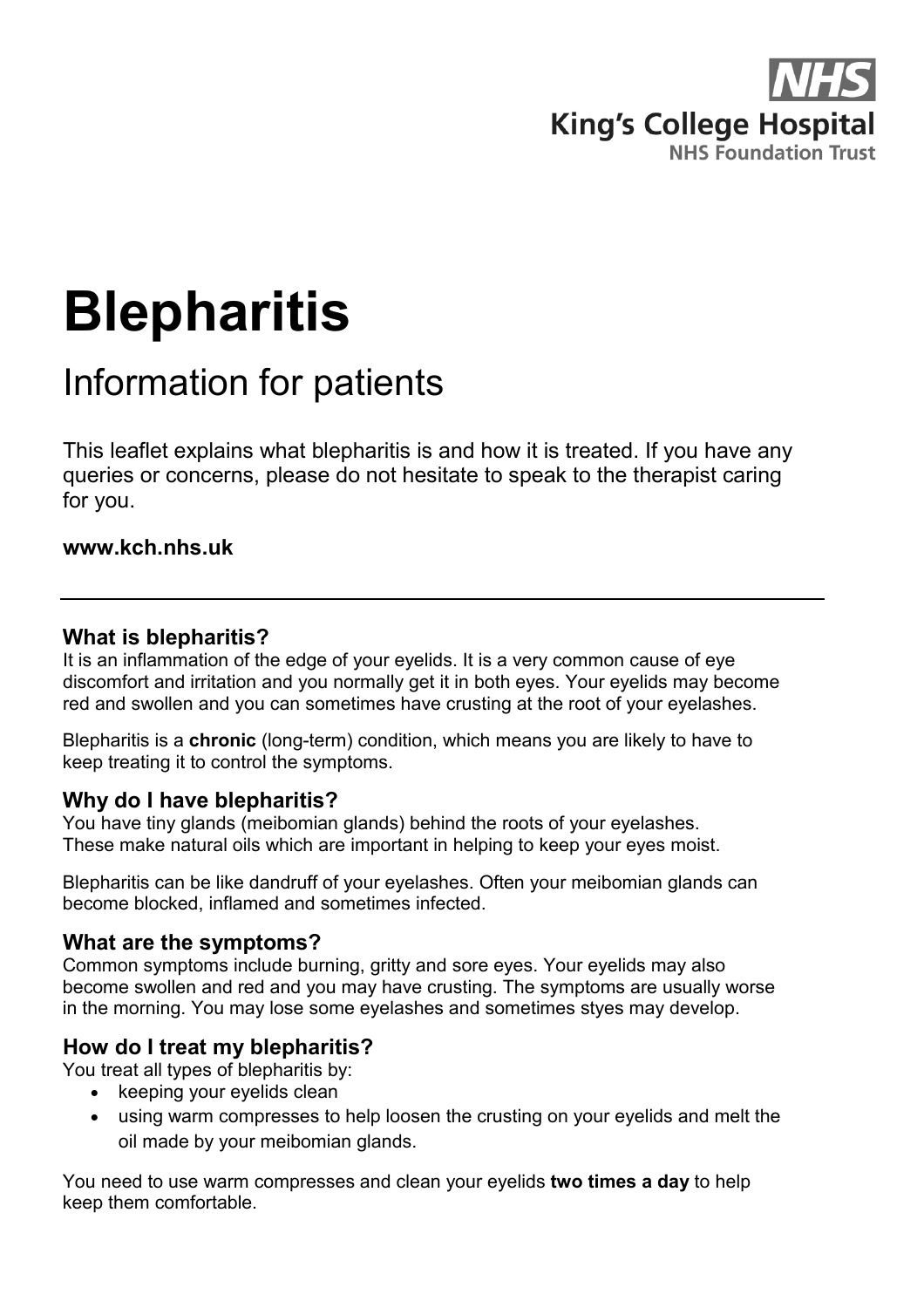# **Warm compress and cleaning routine**

#### **Warm compresses**

- 1. Wash your hands and take out any contact lenses.
- 2. Take a clean cotton wool pad and dip it in cooled boiled water that is still warm.
- 3. With your eyes closed, use the pad to firmly massage your top eyelid in a downwards motion from the top to the bottom, towards your eyelashes. Do the same for your lower eyelids but use an upward motion towards the lower lashes.
- 4. Massage along the whole of both your upper and lower lids.
- 5. Make sure that, as it cools, you reheat the cotton wool pad in the warm water.
- 6. Massage each eye for about three minutes, using a separate cotton wool pad for each eye
- 7. **Alternatively,** you can buy reusable heat masks/eye bags from your local pharmacy or online. You heat them in a microwave oven and place them over your eyes. You only have to heat up the masks/bags once, each time you use them.

### **Cleaning**

- 1. You can buy specialised preservative-free eye cleaning lotions and lid wipes from your local pharmacy and online. Please ask your eye specialist for suggestions.
- 2. Using an eye cleaning wipe or some eye cleaning lotion on a clean cotton wool pad, gently rub the edge of your eyelids. This will remove the build-up of crusts or oil. Use a mirror to see what you are doing.
- 3. Do this on both eyes and use a clean cotton wool pad or a fresh wipe on each eye.
- 4. Be careful not to clean the inside of your eyelids.

# **Other treatments for blepharitis**

**Drops**: Your doctor may prescribe artificial tear drops to help soothe your eyes. They may prescribe a short course of mild steroid eye drops if you also have any corneal or conjunctival inflammation.

**Ointment:** Your doctor may prescribe an antibiotic ointment. You rub this into the edges of your eyelids using a clean finger or a cotton wool pad. Make sure you wash your hands or use a clean cotton wool before touching the other eye.

**Oral antibiotics:** You may need to take antibiotic tablets if you have certain types of blepharitis. Your doctor will tell you how to take them.

# **Remember**

**Blepharitis is a chronic condition, so you will need to keep doing the warm compress and the cleaning routine long term. To begin with do it two times a day. As the symptoms improve, do it at least three times a week to prevent the symptoms from getting worse.**